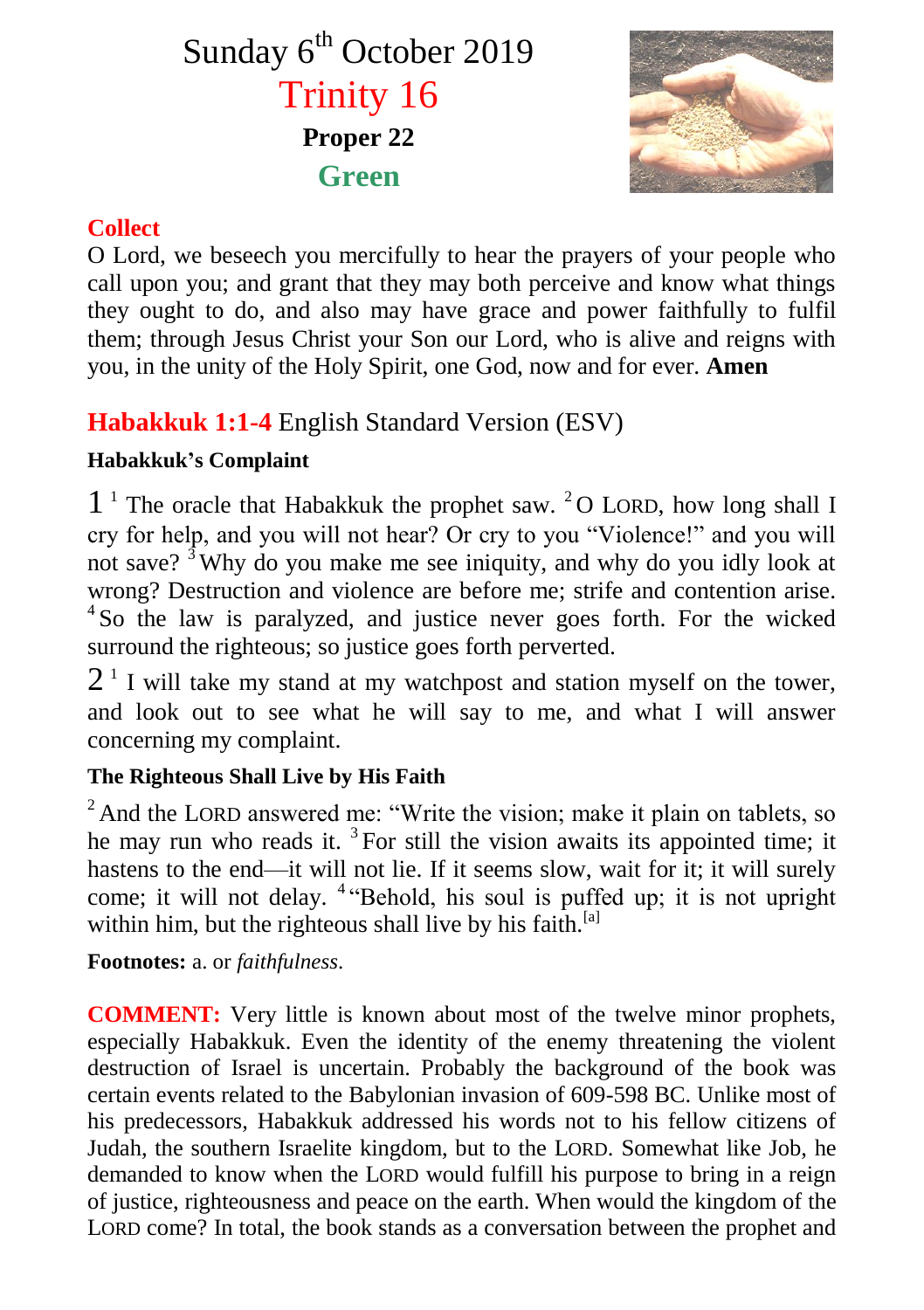the LORD with a concluding psalm confirming what the prophet had come to believe as a result of this exchange. This reading consists of two oracles. The first is Habakkuk's initial lament as he witnessed only destruction and violence. This resulted in a breakdown of law and order in which evil and injustice triumph over established social values. Habakkuk's complaint was that the LORD appeared to ignore all the misery and wrongdoing. The LORD answered the prophet in 2:1-3. As he stood in a watch-tower, he had an epiphany. The reminder of the chapter (2:4-20) elaborated the prophet's vision of the woes to come. Typically the message warned that the pending disaster was the result of national apostasy. But he proclaimed his hope just as clearly in 2:4 "The righteous man will live by his faithfulness." Centuries later, of course, this became the theme of Paul's letter to the Romans. In what sort of behaviour is faithfulness attained? To begin with, the prophet is instructed to be patient (verse 3) for the LORD's purpose is accomplished according to the LORD's own timing and not by our need. That is a potent message for this very day.

#### **Luke 17:5-10** English Standard Version (ESV)

#### **Increase Our Faith**

17<sup>5</sup> The apostles said to the Lord, "Increase our faith!" <sup>6</sup> And the Lord said, "If you had faith like a grain of mustard seed, you could say to this mulberry tree, 'Be uprooted and planted in the sea,' and it would obey you.

#### **Unworthy Servants**

<sup>7</sup> "Will any one of you who has a servant<sup>[a]</sup> ploughing or keeping sheep say to him when he has come in from the field. 'Come at once and recline at table'?  $8$ <sup>8</sup> Will he not rather say to him, 'Prepare supper for me, and dress properly,<sup>[b]</sup> and serve me while I eat and drink, and afterward you will eat and drink'?  $9^9$  Does he thank the servant because he did what was commanded? <sup>10</sup> So you also, when you have done all that you were commanded, say, 'We are unworthy servants;<sup>[c]</sup> we have only done what was our duty.'"

**Footnotes:** a. Greek *bondservant*; also verse 9. b. Greek *gird yourself*. c. Greek *bondservants*.

**COMMENT:** Faith like a mustard seed and commending servants for doing their job do not seem to fit well together in these two brief sayings of Jesus. However it appears that in this passage today from Luke's Gospel, he is giving examples of how Jesus taught his disciples. If there is a theological lesson in this brief excerpt, it is that faith and works are contrasted as clearly as in Paul's letters, and notably essential to the life of discipleship. The example of faith achieving unimaginable ends (verses 5-6) showed how Jesus used hyperbole (an exaggeration) for memorable effect. Those who take the saying literally will find no comfort in their failure to make any tree move except with appropriate manual or mechanical equipment. A Christian American, Robert LeTourneau, developed heavy earth-moving equipment to build roads and airports during and after World War II. He adopted as his company motto: "We have what it takes to move mountains." This particular tree called the mulberry was the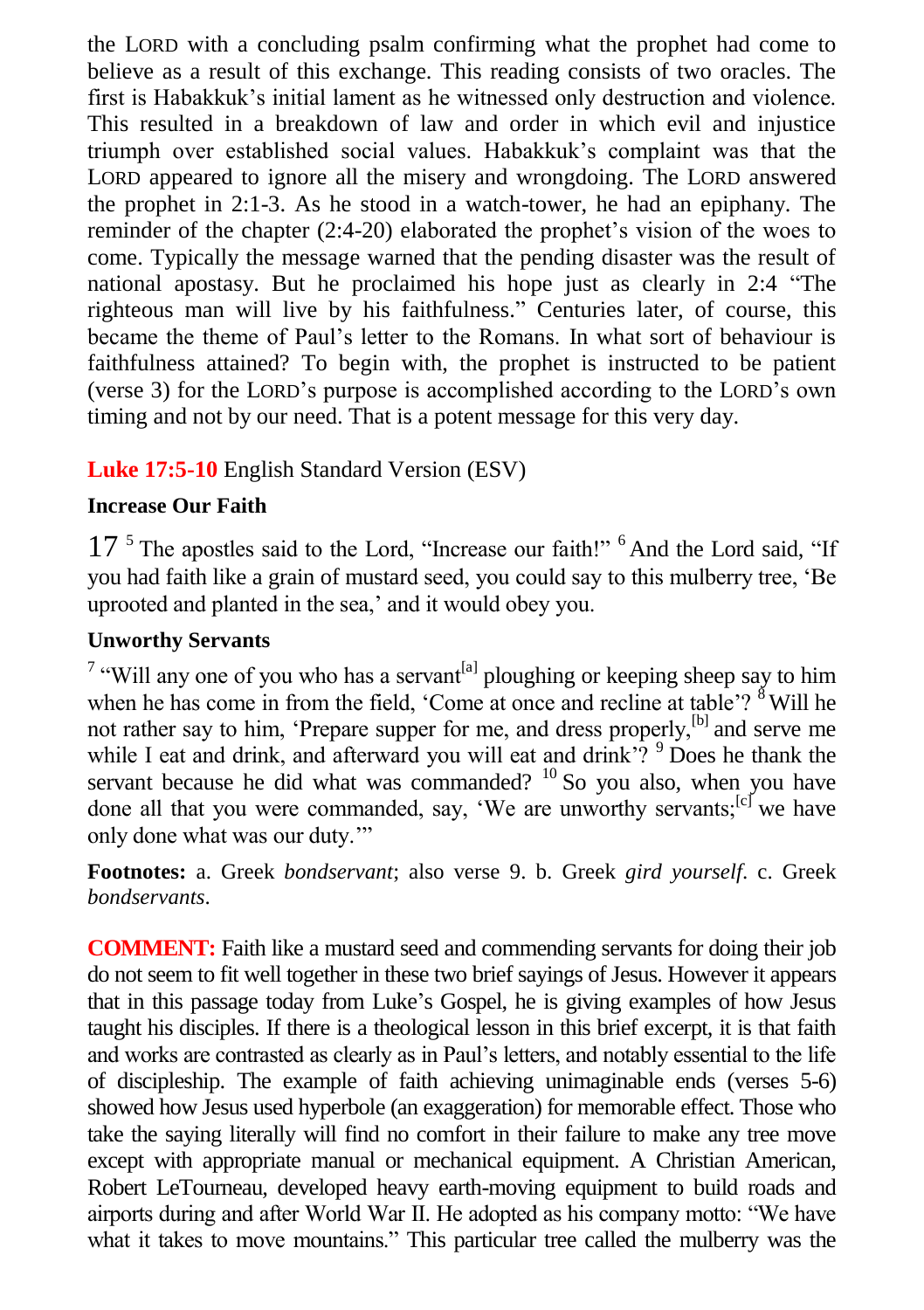sycamine, but in the Septuagint the Greek word also meant the sycamore. The two were not identical. If this tree was the latter, it had very deep roots and would have been impossible with the simple technology then available to transplant the tree anywhere, least of all into the sea. The example of the slaves who should not be invited to be seated at the master's table (verses 7-10) warned against the possibility of achieving the spiritual aims through human effort. Spirituality does not operate with a bookkeeping mentality. Merit has to be abandoned in our approach to God. Perhaps the best commentary on this teaching is the prayer of St Ignatius Loyola SJ (1491-1556); Teach us, good Lord, to serve thee as thou deservest; To give, and not to count the cost, to fight, and not to heed the wounds, to toil, and not to seek for rest, to labour, and not to ask for any reward, save that of knowing that we do thy will. The two brief sayings do point to the same conclusion: have faith above all. An increase of faith does not come from our Saviour's fiat or from our many good works. In some situations we may indeed be helpless to change the circumstances in which faith is the only possible attitude to take.

#### **Psalm 137** *Super flumina* Grail Psalter

#### R **O let my tongue cleave to my mouth if I remember you not!**

 $1$  By the rivers of Babylon there we sat and wept, remembering Zion;  $<sup>2</sup>$  on the poplars that grew there</sup> we hung up our harps.  $\mathbb{R}^7$ 

<sup>3</sup> For it was there that they asked us, our captors, for songs, our oppressors, for joy. "Sing to us," they said, "one of Zion's songs." R

 $4$  O how could we sing the song of the Lord on alien soil? <sup>5</sup> If I forget you, Jerusalem, let my right hand wither!  $\mathbb{R}^7$ 

 $6$  O let my tongue cleave to my mouth if I remember you not, if I prize not Jerusalem above all my joys!  $\mathbb{R}^7$ 

<sup>7</sup> Remember, O Lord, against the sons of Edom the day of Jerusalem; when they said: "Tear it down! Tear it down to its foundations!"  $\mathbb{R}^7$